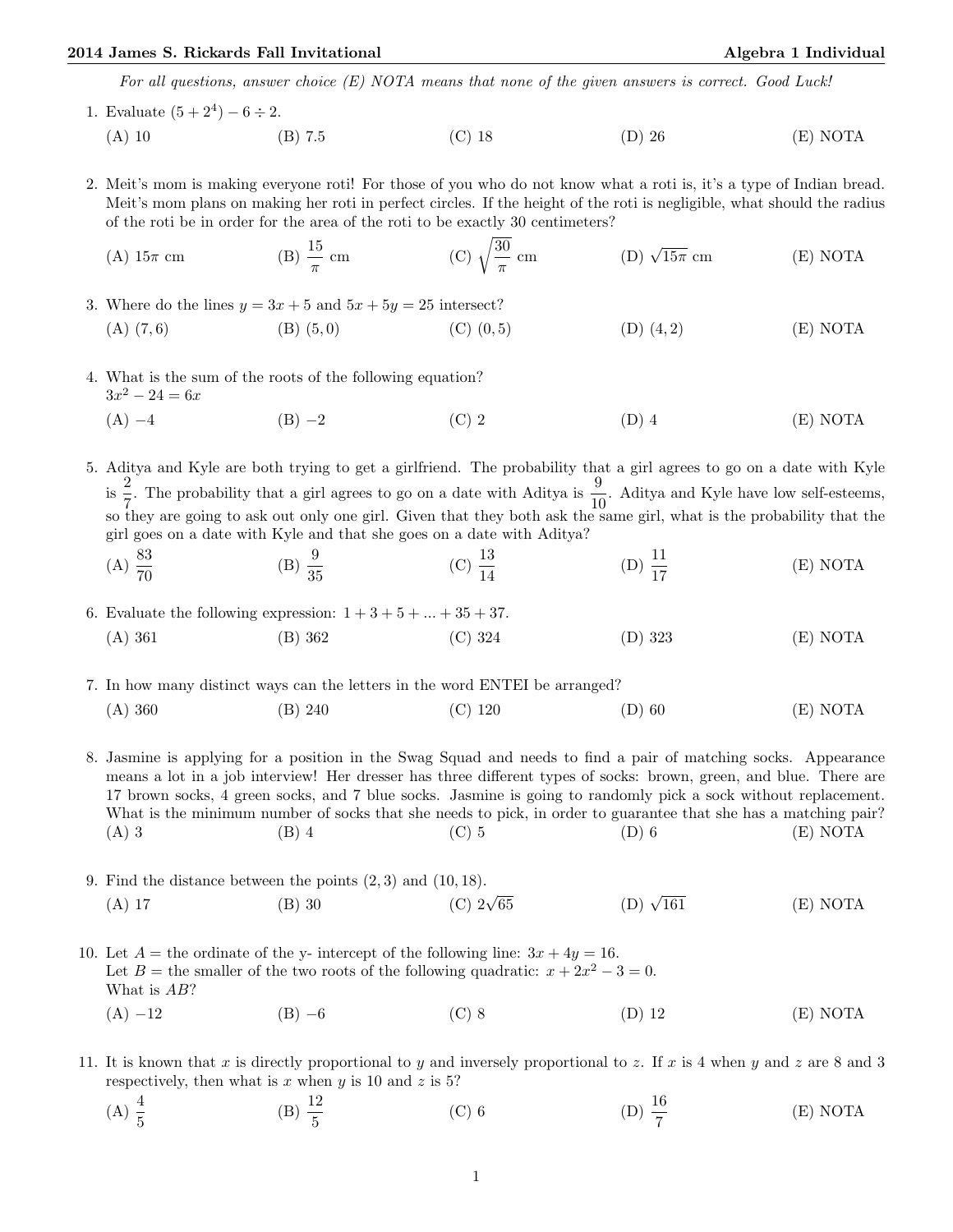## 2014 James S. Rickards Fall Invitational Algebra 1 Individual

12. Shardul and Sitara are going to buy groceries at FoodMart. Shardul bought 4 jars of honey and 5 bananas, which cost him \$12.35. Sitara bought 6 jars of honey and 2 bananas, which cost her \$14.40. Assuming there's no tax, how much would it cost to buy 20 jars of honey and 14 bananas at FoodMart?

(A) \$53.50 (B) \$40.15 (C) \$49.60 (D) \$53.20 (E) NOTA

13. Which of the following numbers are rational?

| I. e           | $\Pi$ . $\pi$  | III. $\sqrt{2}$ | IV. $\sqrt{3}$ |          |
|----------------|----------------|-----------------|----------------|----------|
| $(A)$ I and II | (B) III and IV | (C) I, III, IV  | $(D)$ II       | (E) NOTA |

- 14. Let  $f(x) = 4x^2 24$ ,  $g(x) = 3x^2 2x$ , and  $h(x) = f(x) g(x)$ . If  $h(x) = 0$ , then what is the largest possible integer value of  $x$ ?
	- (A) −6 (B) 6 (C) 4 (D) −4 (E) NOTA
- 15. Solve for x when  $2^x = \sqrt{ }$ 128. (A) 5 (B)  $\frac{5}{2}$ (C)  $\frac{7}{2}$ (D) 7 (E) NOTA

16. Meit and Malik are playing Call of Duty: Black Ops 2, and they are winning against a bunch of people. In the game, 7 players can capture 7 points in 7 seconds. Assuming the rate is the same, how many seconds would it take 14 players to capture 14 points? (A) 14 (B) 21 (C) 7 (D) 10.5 (E) NOTA

- 17. Given the following functions:
	- $f(x) = 3x 5$   $q(x) = x^2 + 5$  $h(x) = 7 - x$

What is  $f(g(h(4)))$ ?

(A) 28 (B) 37 (C) 373 (D) −47 (E) NOTA

18. Solve for x in the following equation:  $4x + 5 = 2x - 3$ .

- (A)  $-4$  (B)  $\frac{-4}{3}$ (C) 1  $(D) 5$  (E) NOTA
- 19. Expand  $(x + 2)^3$ . (A)  $x^3 + 2x^2 + 8x + 16$  (B)  $x^3 + 2x^2 + 4x + 16$  (C)  $x^3 + 6x^2 + 12x + 8$  (D)  $2x^3 + 4x^2 + x + 16$  (E) NOTA

20. Find the sum of all integers that fit the following inequality:  $|x+4| < 10$ . (A) −76 (B) −80 (C) 76 (D) 80 (E) NOTA

21. Evaluate the following expression: 
$$
\sqrt{6 + \sqrt{6 + \sqrt{6 + \dots}}}
$$
  
(A) -2 (B) -2,3 (C) 3 (D) 4 (E) NOTA

22. The length of a rectangle is 2 less than 3 times the width. The area of the rectangle is 40. What is the sum of the length and width? (A) 11 (B) 22 (C) 13 (D) 14 (E) NOTA